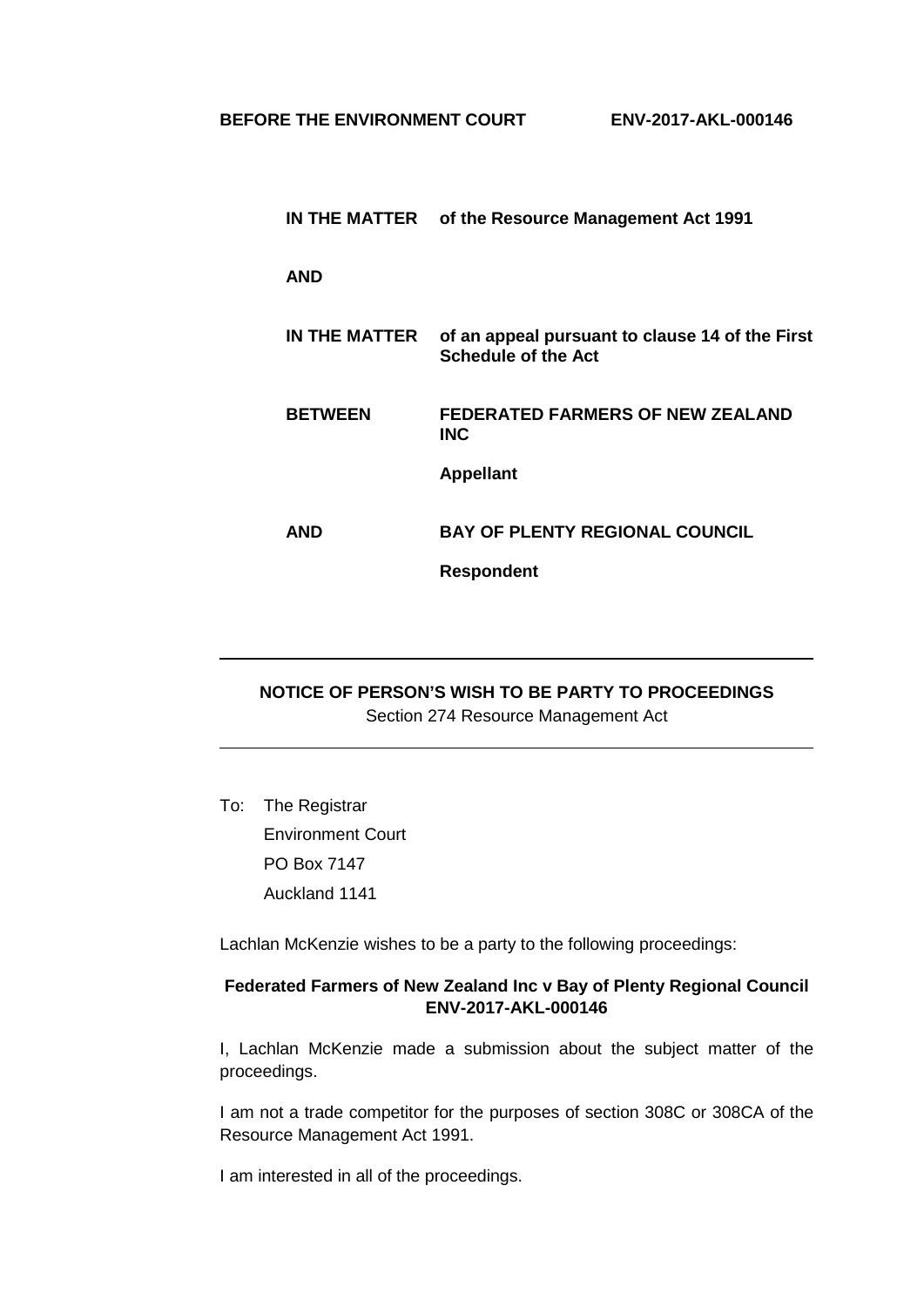## **I am interested in all of the issues raised by the Appellant and this includes an interest in the following issues:**

- 1. I have farming interests within the Rotorua and western Bay of Plenty district councils. Plan Change 10 will have significant adverse and detrimental impacts on my farming community and service industries operating in my district as well as the economic and social wellbeing of the whole community. Plan change 10 may have significant precedent for catchments in which I base my livelihood.
- 2. I am very concerned about the ability of farmers to reach their nitrogen discharge allowances ("NDAs") and that they currently do not have a viable pathway for achieving them. The NDAs are unlikely to be achievable on the basis of currently recognised technology.
- 3. I am concerned about the nutrient management plan requirements in Plan Change 10. This includes the potentially significant nitrogen and phosphorous obligations and the prescriptive nature of the management plans being input focused as opposed to outcome based. The economic and social wellbeing implications of farmers in the catchment have been grossly underestimated.
- 4. The underlying concepts and methodologies upon which Plan Change 10 is based are flawed. For example: Overseer version changes and the application of the reference file methodology pegs NDA's to current systems yet there are significant numerical changes in farm NDA's for each version change. This creates significant uncertainty for farmers. Restricts innovation and adoption of new ideas and technologies. I am particularly interested in alternatives that are not premised on these (and the other) flawed concepts and methodologies.
- 5. The targets and limits prescribed in PC 10 are based on 1980's science with limited regard for current scientific knowledge.
- 6. I am very interested in an alternative for reaching the desired water quality outcomes with least economic and social cost. I am interested in Federated Farmers' proposal for substantive amendments to every provision of Plan Change 10 and Federated Farmers' alternative nutrient management regime. The Federated Farmers proposal will better provide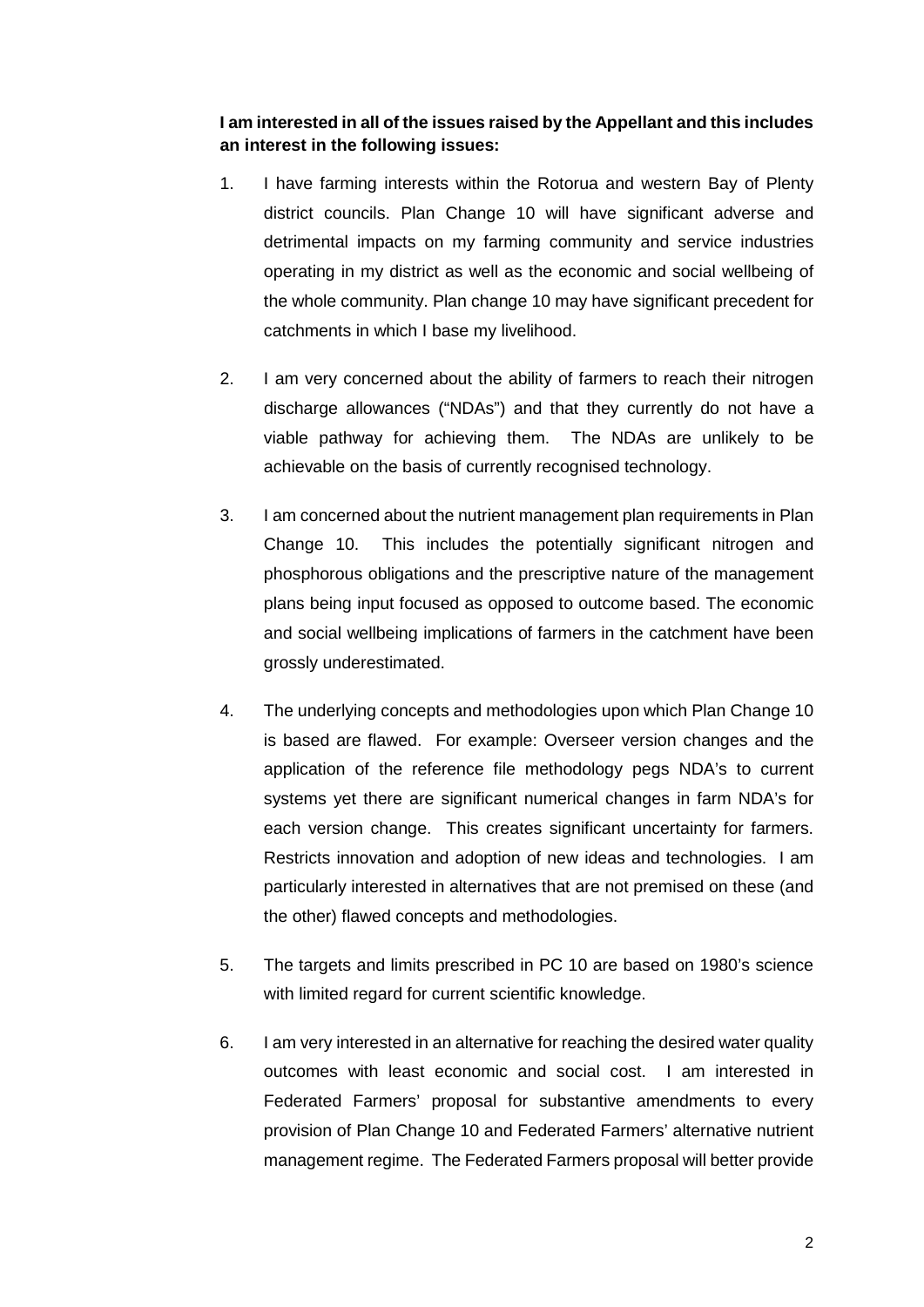for the economic and social wellbeing of my community whilst improving water quality with a significantly greater chance of succeeding in achieving our community values and goals.